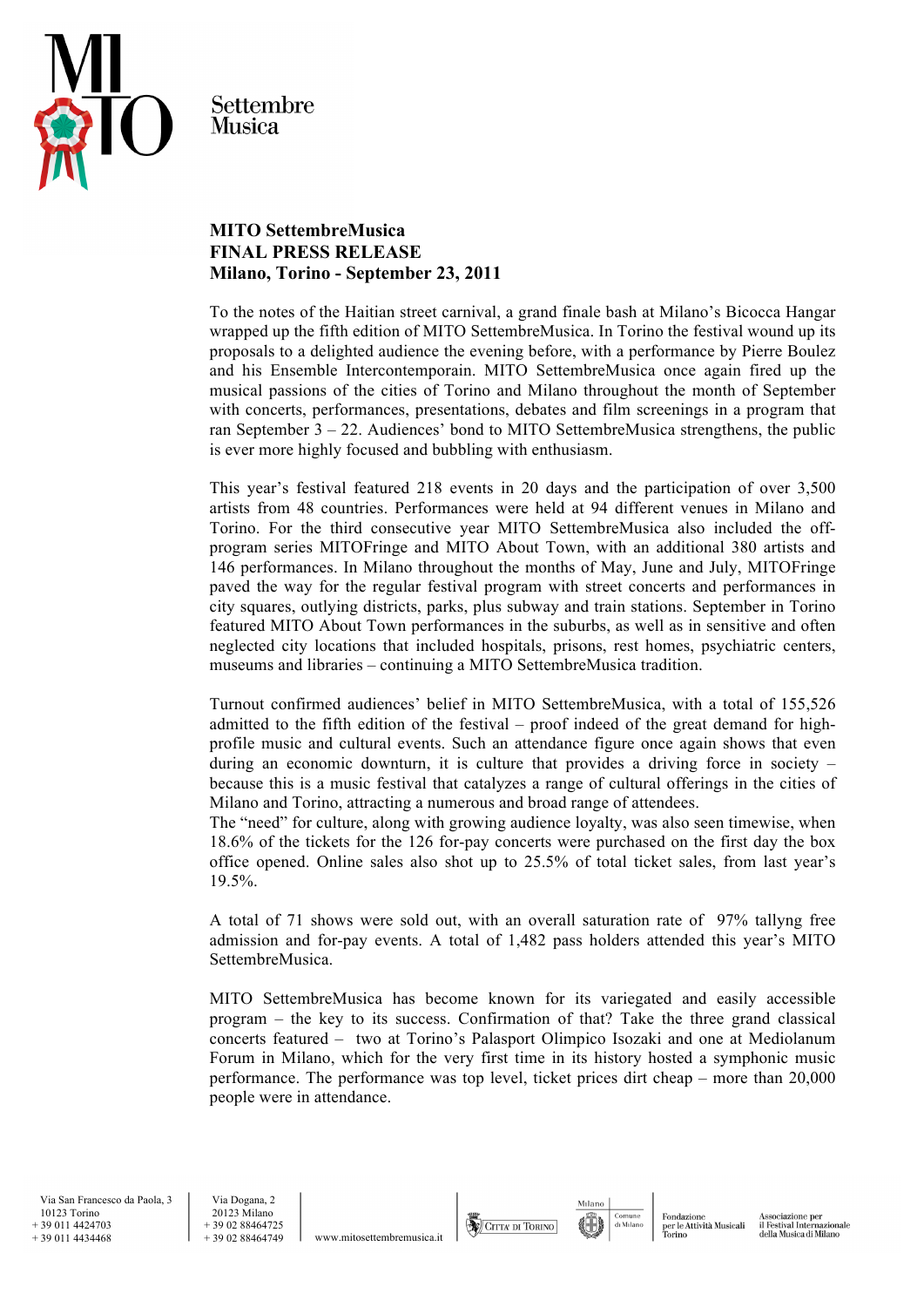

Settembre Musica

"The MITO festival has earned a place that grows bigger every year in the hearts of the people of Torino and Milano", so agree MITO SettembreMusica directors, president Francesco Micheli and vice president Angelo Chianale. "It's very accessible, easy to follow online. There's music via streaming, lots of different genres, very high quality. The fifth edition features all-new cultural projects, including celebrations for the  $150<sup>th</sup>$ anniversary of the founding of the Italian Republic. And 13 world premiere pieces by some of today's greatest composers worldwide, commissioned especially for MITO SettembreMusica<sup>"</sup>

MITO SettembreMusica has placed great focus on multimedia promotion. The use of social media and our website are definitely geared to a younger public, and this year's edition of the festival featured even more children's and young people's events than in past years.

MITO Educational's schools project saw the participation of over 4,200 students who attended concerts that headed the official program. Unforgettable was the sight of the audience at the Teatro alla Scala, filled with young people under-26 for the rehearsal of the Milano section's inaugural concert, featuring La Scala Philharmonic Orchestra conducted by Daniel Barenboim. Just as numerous was the participation of young people at the MITO Educational seminars in Torino and Milano, where kids got to meet some of the great masters featured at the festival, like Barenboim, Noseda, Bollani, Enrico Rava and Alfred Brendel. All 12 of the children's shows, held Saturdays and Sunday's throughout the duration of the festival, were sold out.

The MITO SettembreMusica festival and its audiences express heartfelt thanks to the Cities of Milano and Torino, as well as to the Regions of Lombardia and Piemonte, the Province of Milano, and to our partners, the Milano Chamber of Commerce (Institutional Partner), the Torino Chamber of Commerce, Industry, Crafts and Agriculture (Institutional Partner), Intesa Sanpaolo, Allianz, Enel, Eni, Compagnia di San Paolo, and sponsors Pirelli, Trenord, Milano Serravalle – Milano Tangenziali S.p.A., ASTM, as well as to media partners Corriere della Sera, La Stampa, Rai Radio 3, Radio Number One, Telelombardia, and technical sponsors Acqua Panna – San Pellegrino, ATM, FAI Fondo Ambiente Italiano, Ferrovie dello Stato Italiane, Fiat Group Automobiles S.p.A., Gruppo FNM, GTT, Mansutti S.p.A., Telecom Italia, and single-event sponsors Mediaset, Saipem, Moncler, Accretion Corporate Consulting SpA, Webasto, and to companies that provided support, Guido Gobino Cioccolato, ICAM Cioccolato, Loison Pasticceri dal 1938, Riso Scotti Snack, BikeMi, Bike sharing Milano, and to companies that worked with us on special projects, AMSA, Esselunga, Giardini Colombari, Unione del Commercio, and to the entire MITO SettembreMusica team, dedicated and passionate professionals one and all, along with all the young people who made their contribution as interns and volunteers to help make each and every performance a great one!

We look forward to seeing you at next year's edition of MITO SettembreMusica.

## **PRESS OFFICE**

National Press Office Coordination Mara Vitali - Communications